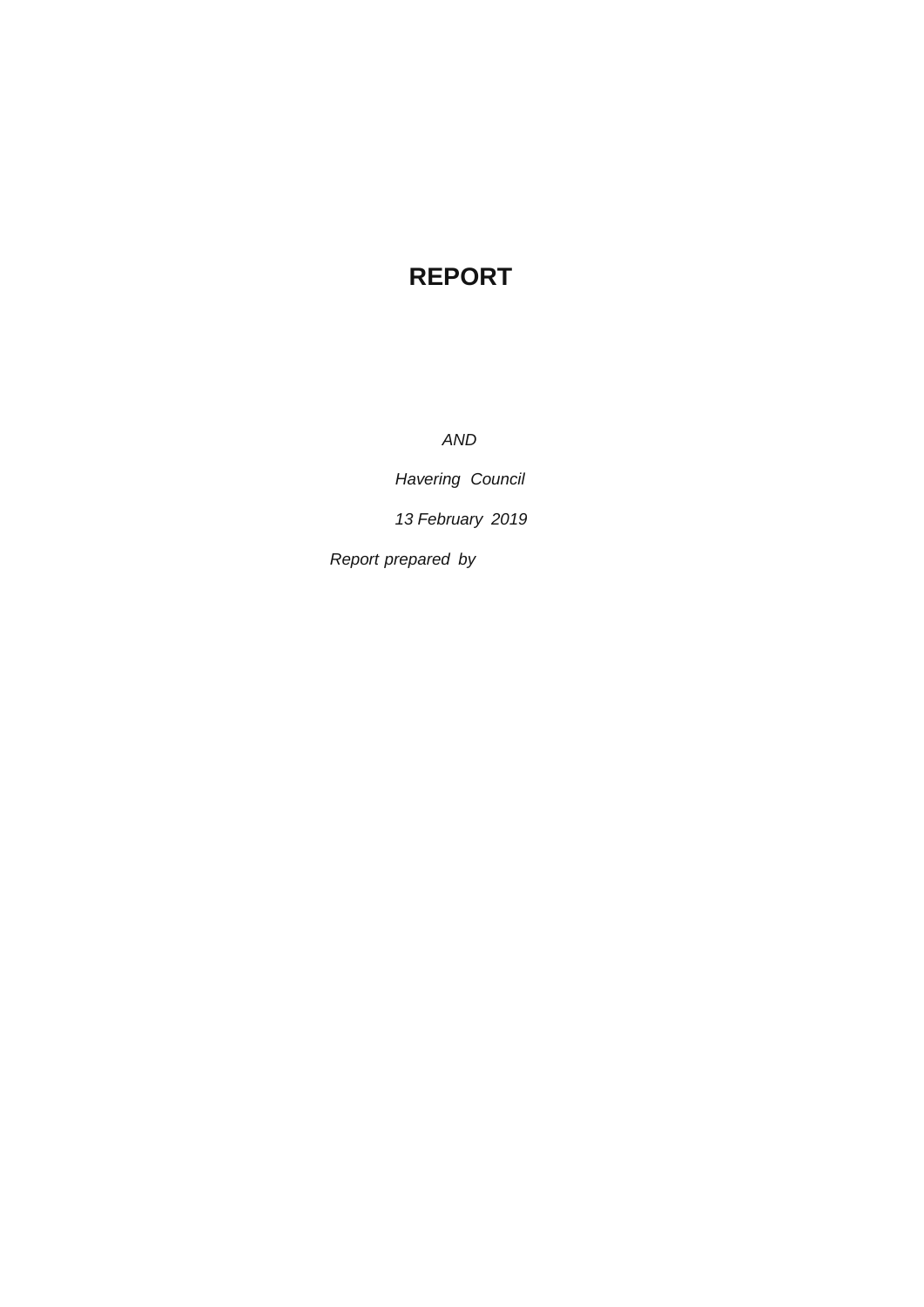## **Our approach**

*It is the Ombudsman's duty under the Housing Act 1996 to consider a case and to decide what is fair in all of the circumstances. We consider the evidence and look to see if there has been any maladministration, for example whether the landlord has failed to keep to the law, follow proper procedure, follow good practice or behave in a reasonable and competent manner.*

*Both the complainant and the landlord have submitted details to the Service and these have been carefully considered in this investigation. Their accounts of what has happened are summarised below. This report is not an exhaustive description of all the events that have occurred in relation to this case, but an outline of the key issues as a background to the investigation's findings.*

## **Complaint definition**

1. The complaint concerns the Council's response to the complainant's reports of noise from the flat above.

## **Background and Summary of Events**

- 2. At the time of the complaint (and until August 2018) the complainant and her husband were the secure tenants of a local authority ground-floor flat.
- 3. Over a period of several years the complainant made reports to the landlord ('the Council') of noise from the occupants of the tenanted flat above, particularly the sound of footsteps and furniture being moved across a laminate floor. She also reported some minor anti-social behaviour (such as parking issues) from the same neighbours, but this did not form part of the complaint brought to the Ombudsman,
- 4. The complainant's husband is disabled and so is largely confined to the flat, resulting in him being more regularly and acutely affected by any noi e.
- 5. The Council's tenancy officer held meetings between the parties. These meetings appeared to initially resolve the problems, but the complainant reported that the noise escalated again after these meetings.
- 6. The Council required the neighbours to remove laminate flooring that they had installed (date unknown), as this was in contravention of the terms of their tenancy agreement. The neighbours complied with this requirement and removed the flooring.
- 7. In 2016 the neighbours of the flat above bought the leasehold interest of their property. The lease did not contain a specific prohibition against laminate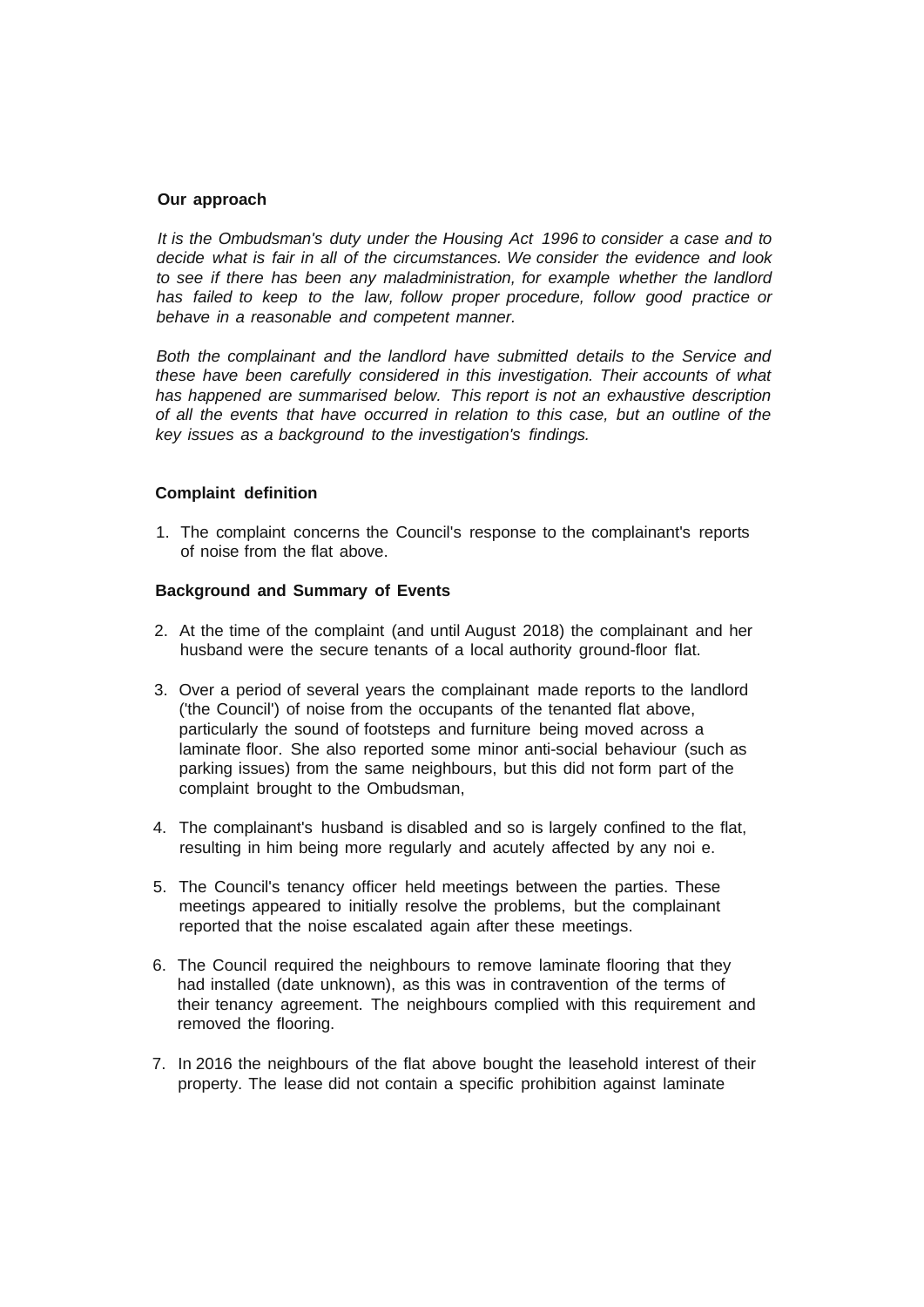flooring but did require the leaseholder *'To provide carpets or such other suitable floor coverings to the floors . ..'.*

- 8. The complainant continued to report excessive household noise. The Council installed noise monitoring equipment in 2017, but no significant results were recorded. The complainant believed that this was because the neighbour was aware of the installation and reduced the noise level until the equipment was removed.
- 9. On 29 June 2017, the complainant made a formal complaint to the Chief Executive about the Council's failure to take adequate and timely action to minimise the noise over the past seven years. She further complained that the Council should have acted more quickly and should have provided alternative accommodation.
- 10.The complainant acknowledged that the Council had put in sound monitoring equipment and insulated the ceilings, and *'The council told the tenant to remove the laminate flooring and he did so'.* She was *'vety grateful'* for this but still found the noise of feet to be a problem. She was also aware that the neighbour had since bought the flat and re-installed laminate flooring (or similar) although they planned to buy mats.
- 11.On 4 July 2017 the complainant's daughter wrote to the Council in support of her parent's complaint and their application to be transferred to a onebedroom bungalow (due to the noise). She stressed the impact that the noise was having on her father's health.
- 12.The Council's Tenancy Sustainment Manager, investigated the complaint and sent a stage 1 response on 14 July 2017, stating that:
	- Reports of noise and other issues had been investigated previously by the Council, *'but to enable me to have a full picture of the histoty and actions that have been taken previously'* the manager planned to discuss the complaint with his colleagues.
	- The complainant's daughter had asked for her parents be moved to live closer to her in a neighbouring council's area. The daughter had said that she had contacted the neighbouring council and was told that they would consider receiving a 'nomination' from the landlord. *'I am sorty to inform you that this was incorrect advice ...* [the Council] *does not have a scheme of nomination and* [the neighbouring council] *do not accept these. My Complaints Officer... telephoned the Housing Needs Team in* [the neighbouring council] *who confirmed this. What they can consider is for you to apply to go on their Housing Register and bid for suitable properties . You are able to do this as there is a local connection through your daughter living in the area.'*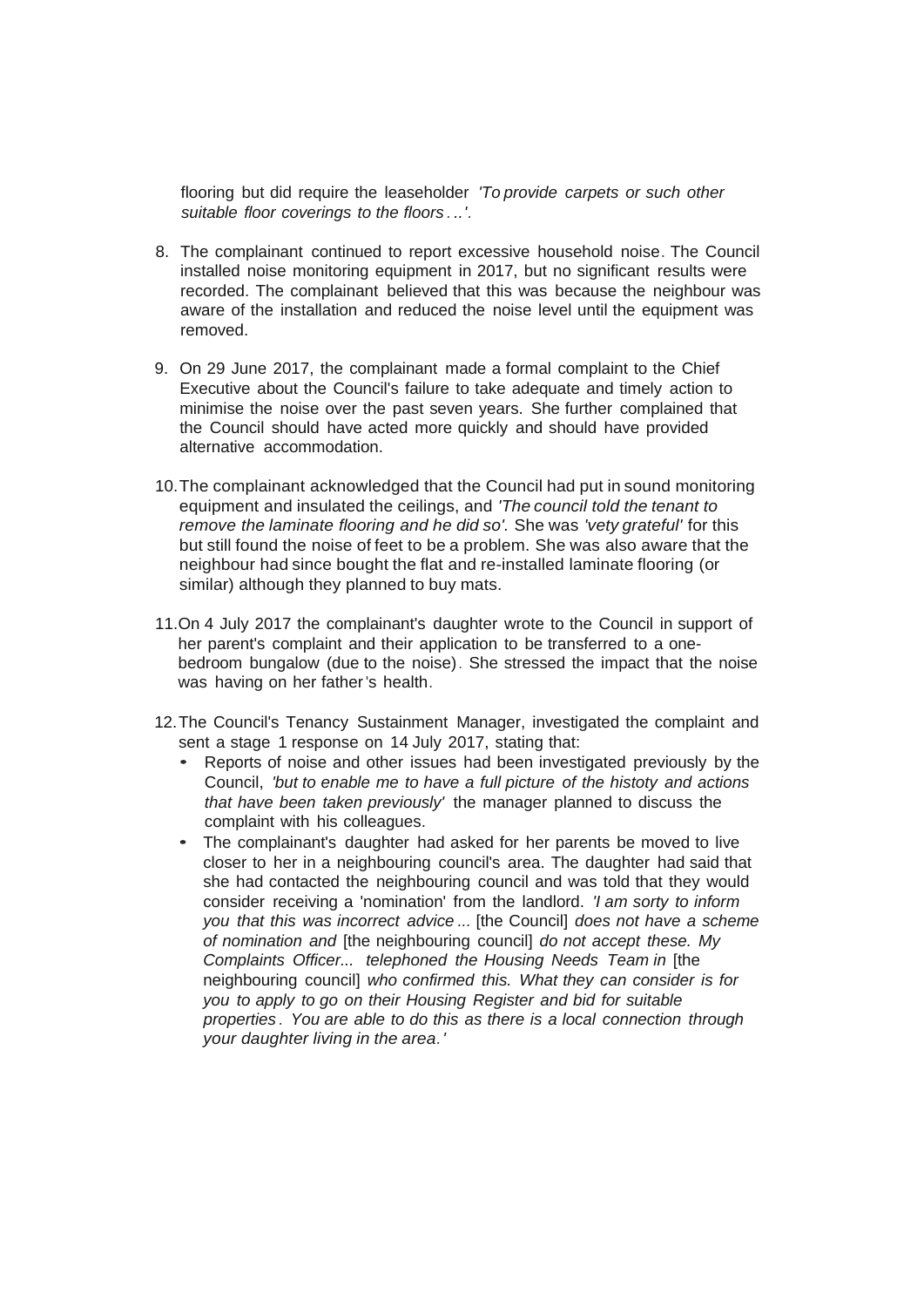- The complainant was on the Council's housing register and could bid for more suitable properties in the borough, including sheltered accommodation , or could consider a mutual exchange.
- 13.On 10 November 2017, the complainant emailed the Council and a councillor about the noise; this was treated as an addition to the complaint already raised, rather than a new complaint.
- 14.There was no further correspondence about the formal complaint until March 2018, although the complainant was in regular contact with the Council's Tenancy Sustainment Officers. On 8 March 2018, the complainant's daughter wrote to the Council to request a meeting (in the presence of the family solicitor) to discuss the options available her parents.
- 15.Following correspondence from the Housing Ombudsman Service, the council agreed (in March 2018) to review the complaint at Stage 2 of its procedure. The Council informed the complainant's daughter that, as the issues raised by her parents were still under investigation, it would be inappropriate at that time to agree to her request for a meeting in the presence of a solicitor.
- 16.On 26 March 2018, the Chief Executive sent the complainant the Council's stage 2 response, stating that:
	- The complaint concerned the noise which *'you believe you experience as* a *consequence of the recently installed laminate flooring in...* [the flat above]. *The residents ... previously installed laminate flooring when they were tenants, which was* a *breach of their tenancy agreement. The council took action to remedy the situation.'* The neighbours had bought the leasehold of their property and *'and are no longer bound by the terms of the previous tenancy agreement. The lease has no prohibition against the installation of laminate flooring and this would not, on its own, be cause for the council to take action.*'
	- The Tenancy Sustainment Officer, and Home Ownership Manager had visited the complainant and had also visited the neighbour, to try to reach a resolution to the issues.
	- The Council's officers had seen evidence that the insulation beneath the neighbours' floor had been improved. The neighbours also confirmed that they had taken steps to reduce any noise nuisance, including some loose carpets, and they did wear outdoor shoes when walking on the floor. The Council had advised them of some further steps they may wish to take to mitigate any noise nuisance and they had agreed to consider these.
	- Noise monitoring equipment was installed in 2017 but failed to register <sup>a</sup> level of noise significant enough to constitute a statutory nuisance. *'You believe this may have been because the family were aware of the installation and took steps to minimise the noise until the equipment was removed' .* The Council had discussed a second monitoring exercise with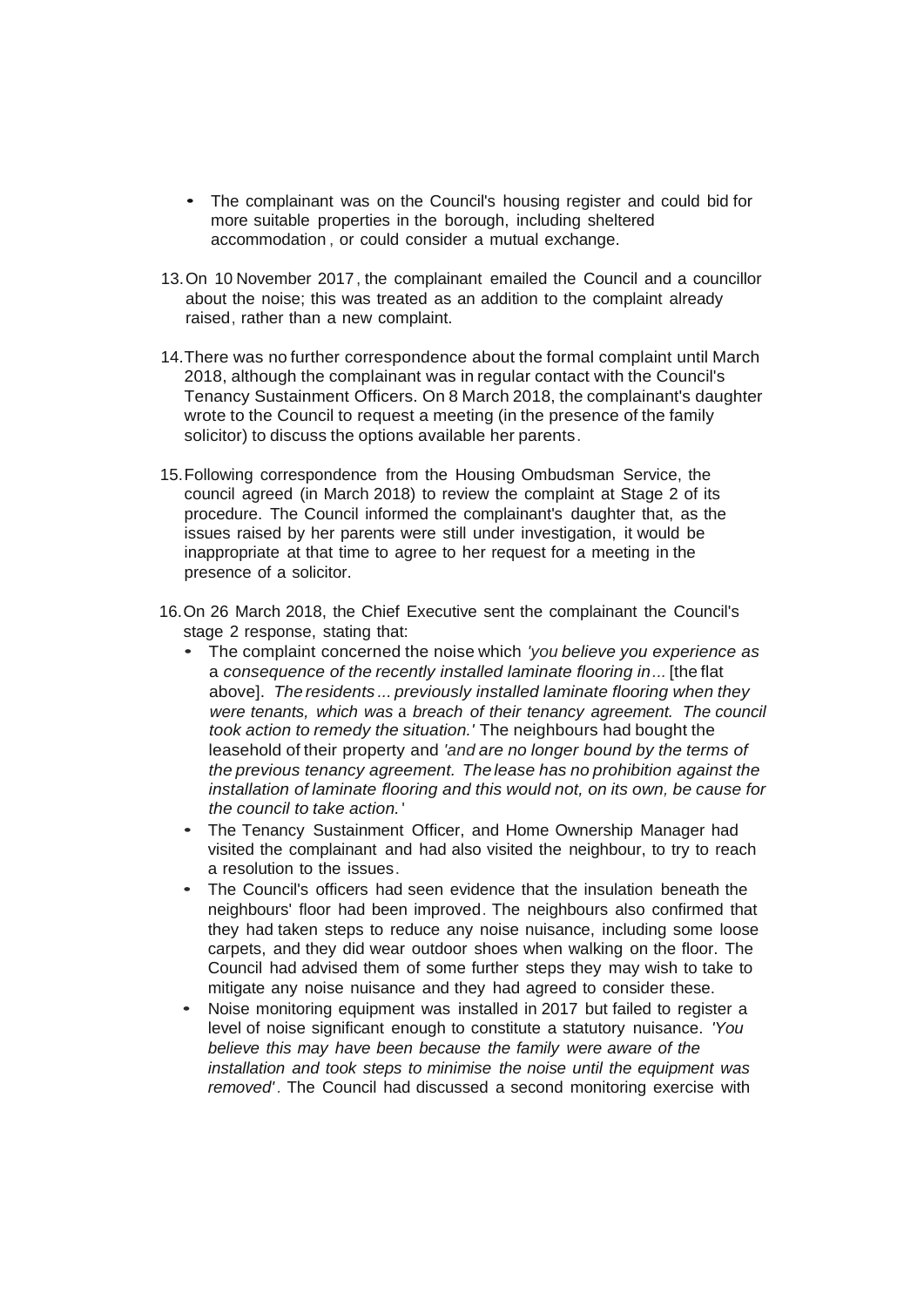the complainant and *'if you would like to take advantage of this please confirm to* [the Council's officer]'.

- Whilst preferring to remain in the property, the complainant had said she was willing to consider moving to a smaller property. *'You remain on the council's Housing Register and have been allocated* a *priority code of... which is the highest category other than for Emergency Housing requirements'.* The level of priority was enhanced by the willingness to downsize and by medical needs. However, the preference for a bungalow and a particular area limited the available choices.
- The Council was not actively looking to identify a property. It was the complainant's responsibility to monitor the Choice Based Lettings Scheme and bid for any suitable property: *'If you are uncertain how to do this please ask* [the Council's officer]'.
- The Council would agree to the request made by the complainant's daughter to hold a meeting with a senior council official. The Interim Assistant Director of Housing *'has agreed to facilitate such* a *meeting but this would be for the parties directly involved only and would not include* [the complainant's daughter's] *solicitor'.*
- The Interim Assistant Director of Housing was also willing to facilitate mediation between the complainant and her neighbours, should she feel this may be beneficial.
- *'I*am*satisfied members oftheHousing teamaredoingeverything possible toensure thenuisanceyou believeyou areexperiencing is minimised...IdonotupholdyourcomplaintatStage2....*
- 17.The landlord has explained that, although the complainant agreed to a further period of noise were frequently absent from the property and not present for periods long enough for the equipment to be effectively operated .
- 180The complainant replied to the Chief Executive on 26 March 2018 and said that she did not agree with his stage 2 response. She considered the noise to be unacceptable and required a move. She said that she had tried mediation with the neighbours: *'but nothing will work with us living underneath* a *wooden floor'.*
- 19.The complainant wrote to the Council again on 4 April2018, repeating her request to be moved to a more appropriate property. She indicated that she would accept a smaller property and had considered sheltered accommodation, but her preference was to move to an area closer to her daughter.
- 20.The complainant asked to escalate her complaint. In response, on 6 April 2018, the Council asked her to complete an escalation request form, setting out which elements of the stage 2 response she disagreed with and what outcome she wished to achieve from a stage 3 Member Review Panel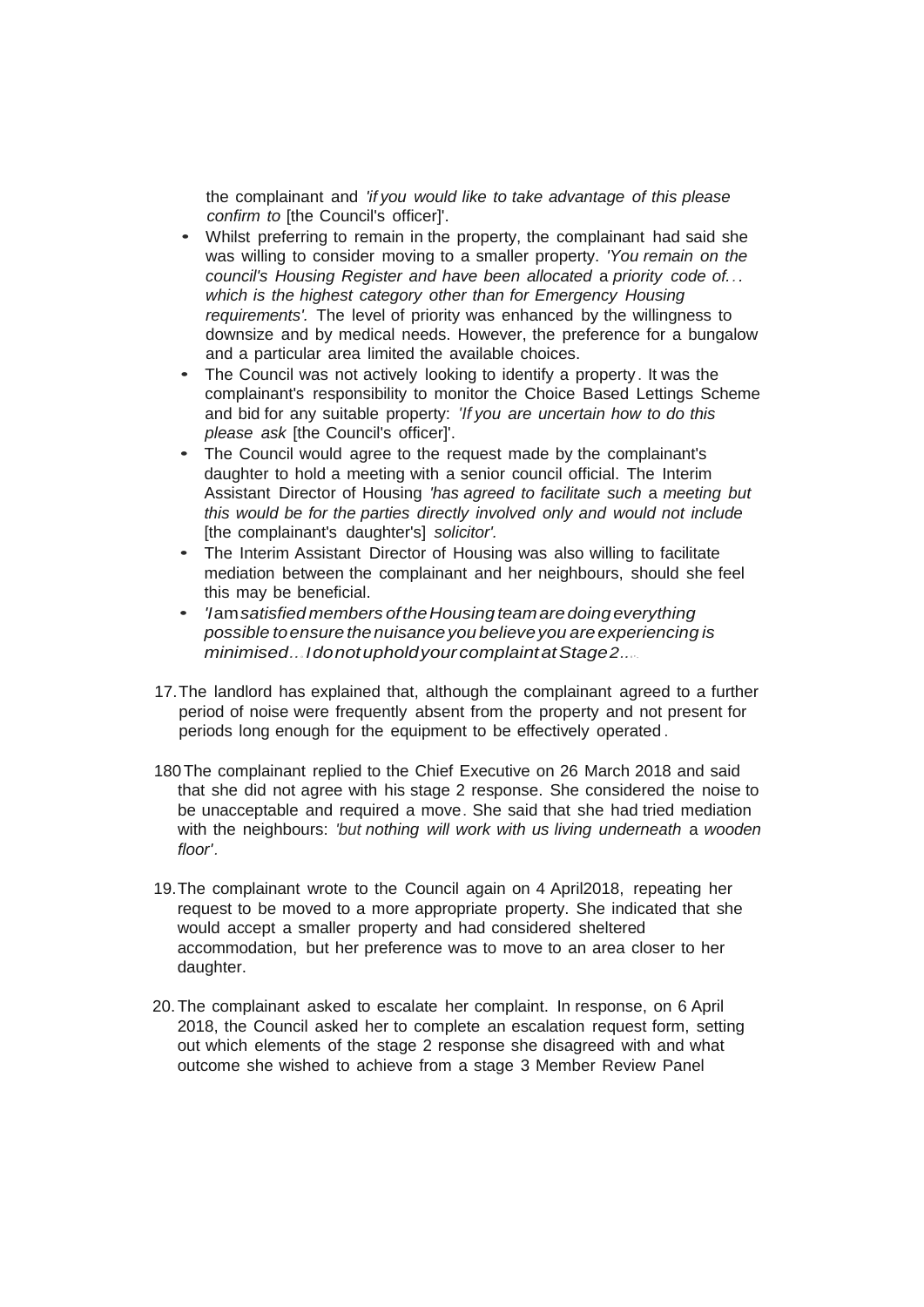hearing. The complainant repeated her escalation request by e-mail on 18 April 2018, but did not complete the escalation request form.

- 21.On 20 April 2018 the complainant emailed the Council to say that she would accept the offer of further mediation. She said that she would like this to go ahead as soon as possible because *'wejust want to be able to live peacefully, we are currently looking for alternative accommodation more suited to my husband's needs but meanwhile this would be very helpful. I still would want to take up stage 3 but if anything can be done to help us that's all we want.'*
- 22.On 25 April 2018 the complainant emailed the Council to say that her husband's health had worsened and was of great concern. She no longer wished to escalate the complaint to stage 3 but '...am *asking that you assist us in anyway you can to take up retired/sheltered accommodation. We are registered with...* [a housing association in a neighbouring borough] *and are on their housing list too'.*
- 23.On 27 April 2018, the Council repeated its offer to the complainant's daughter to facilitate a meeting, but not one that involved the solicitor.
- 24.The complainant and her husband registered with a housing association which provided sheltered housing and moved into a new tenancy with them (in the same local authority area) in August 2018.
- 25.On 17 August 2018 the complainant explained to the Housing Ombudsman that she and her husband had accepted the offer of a housing association tenancy due to the noise, although the new property was not entirely suitable to their needs. She said that she would like the Ombudsman to investigate her complaint and, as an outcome, would like the Council to apologise and amend its policy, so that residents on upper floors in converted houses (whether leasehold or otherwise) were not allowed to have wooden flooring, and for carpets to be mandatory.

### **Assessment and Findings**

- 26.It is clear that the complainant and her husband were distressed by the noise from the flat above and the effect on them, which was exacerbated by the poor health of the complaint's husband. The Ombudsman's role is to assess the adequacy of the Council's response to the reports of noise and its responses to the formal complaint, in light of its obligations under legislation, the tenancy agreement and neighbour's lease, and its own policies.
- 27. There is no evidence that the noise was caused deliberately by the neighbours with the purpose of causing distress or annoyance to the complainant and her husband. However, everyday family noise (such as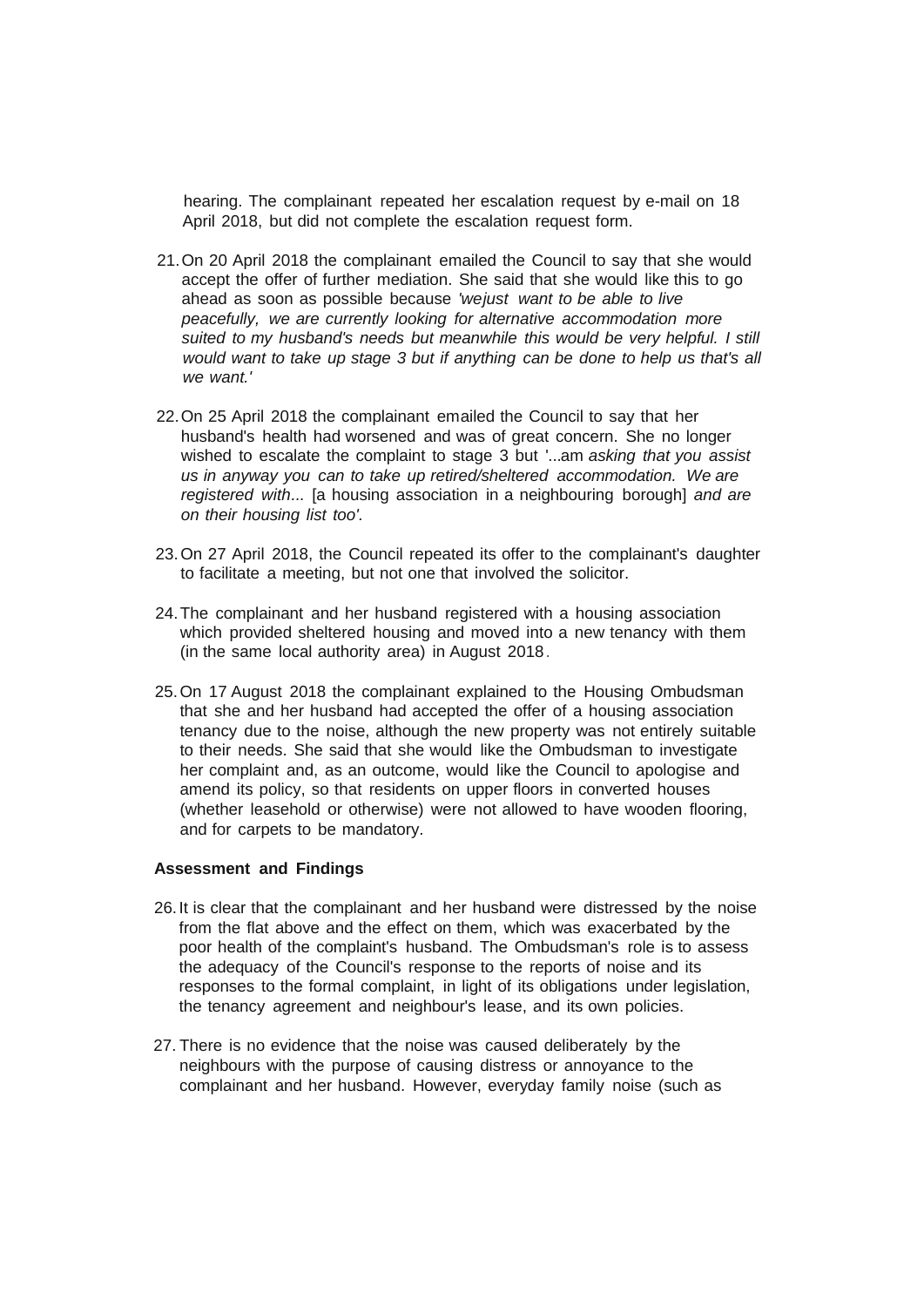walking and moving furniture across flooring) can cause disturbance and annoyance, and a landlord should investigate such reports and consider what actions it is able to take to remove or reduce the problem.

- 28.1n this case, the Council took a number of steps to investigate and address the complainant's reports. The Council's officers visited the properties concerned, discussed the issue with both parties, and facilitated mediation. There was also regular contact between the complainant and the Council's Tenancy Sustainment Officers.
- 29.The Council required the neighbours in the flat above to remove laminate flooring, in line with the requirements of their tenancy . However, the neighbours bought a leasehold interest in the property in 2016 and decided to reinstate the laminate flooring. Some leases explicitly prohibit laminate flooring in flats above the ground floor- but this was not the case in this instant.
- 30.The neighbours' lease did require the leaseholder to *'provide carpets or such other suitable floor coverings to the floors ...'.* There is no further definition of this clause within the lease, to determine what type of floor covering might be *'suitable' .* It is not the Ombudsman's role to construe the meaning of terms in a lease – this would be the role of a court or tribunal.
- 31. The Ombudsman's role is to assess the reasonableness of the Council's response. There is evidence that the Council discussed the noise, and how it could be mitigated, on a number of occasions with the neighbours, and discussed floor coverings- which the neighbours agreed to provide.
- 32.The Council acted appropriately by providing the complainant and her husband with details of how they could apply for a move to another property, either with the Council or with another social landlord. The Council was not obliged to directly arrange a transfer of tenancy for the complainant and her husband.

## **Determination**

33.After carefully considering all the evidence, and in accordance with the terms of paragraph 42 of the Housing Ombudsman Scheme ('the Scheme'), I confirm that there was no maladministration by the Council in relation to the Council's response to her reports of noise from the flat above.

#### **Reasons**

34.The Council took appropriate steps to investigate the reports of noise and established that the noise was not a statutory nuisance and did not find evidence of it being deliberately targeted at the complainant. The Council took